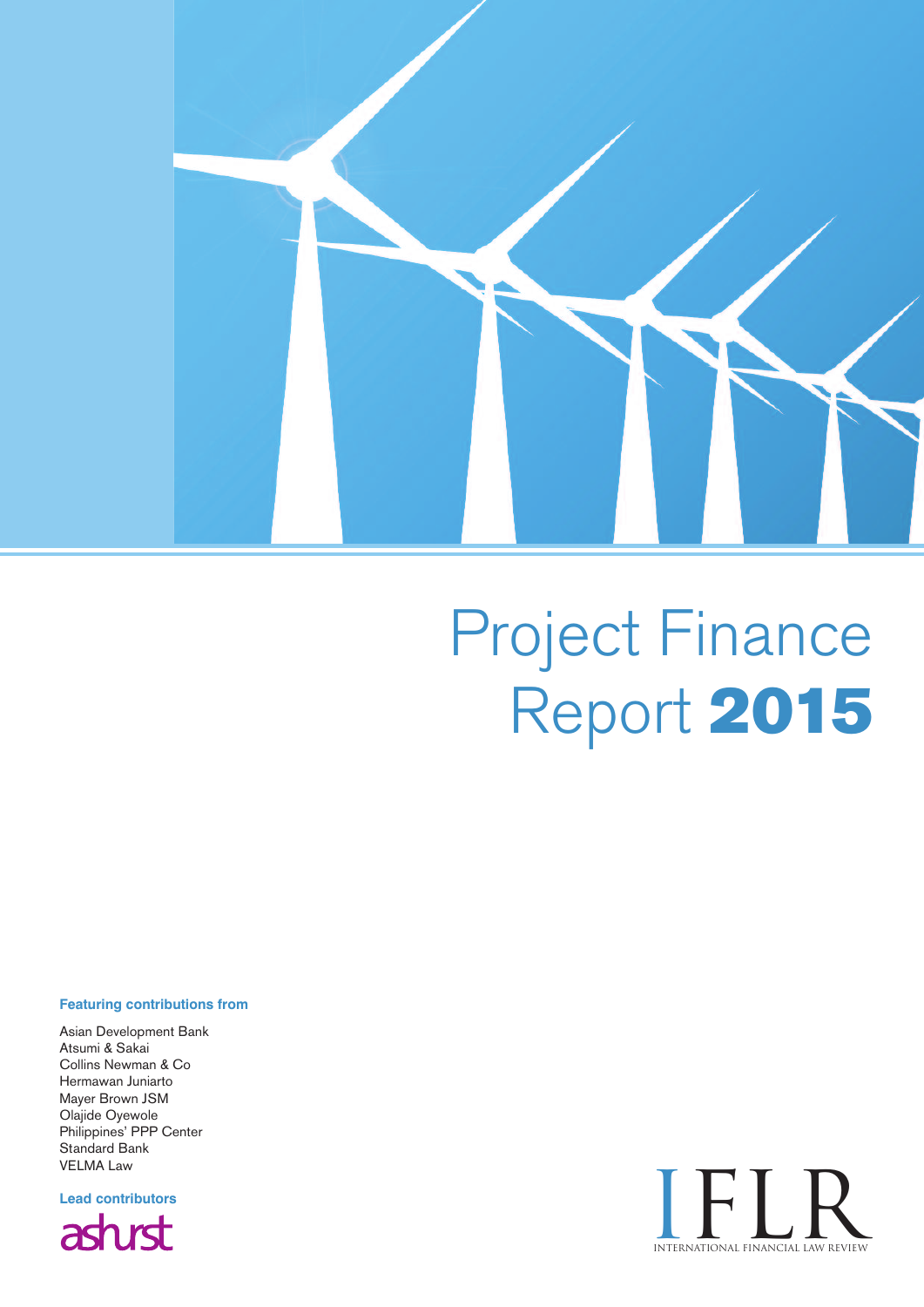

#### Nicholas Zervos, Janet Ndyetabura and Geoffrey Gasper, VELMA Law

#### **1. National update**

#### **1.1 What are the main project finance trends and developments (for example, increased use of project bonds) recently seen in your jurisdiction?**

A law specifically to encourage and enable investment in projects involving both the public and private sectors was passed in 2010 (PPP Act), and enabling regulations were passed (in part) in 2011. All sectors are covered including, for example, agriculture, energy, health, ICT, sports and tourism. The procurement laws and regulations were also updated in 2011 and 2013 to reflect the PPP Act and regulations. Both solicited/competitive and unsolicited/non-competitive proposals are envisaged, although the precise nature and extent of competition required for unsolicited/non-competitive proposals is to be clarified under new PPP regulations, which are expected in early 2016. Local content requirements are an increasing area of development and, for instance, are set out in some detail in recent new legislation for oil and gas. It is probably fair to say that the government tends to prefer public ownership of assets, so limited recourse projects are being developed alongside on-balance-sheet government projects. It is also expected that new legislation will be passed soon, to clearly enable government guarantees of contractual obligations of public entities, particularly in the energy sector.

#### **1.2 What role have export credit agencies, multilateral agencies and international financial institutions played in supporting project finance transactions in your jurisdiction? Please include an overview of the main institutions domiciled in your jurisdiction.**

There are many international agencies operating in Tanzania, including export credit agencies (eg, African Export-Import Bank, Nordic Development Fund, and OPEC Fund for International Development), multilateral finance institutions (eg, International Finance Corporation, African Development Bank), and other finance agencies (eg, KfW, USAID, Canadian CIDA and Swedish SIDA). Most projects inTanzania require and benefit from support from such agencies and it is unlikely that a project will be developed without support from such agencies at some stage, ranging from finance for an initial inception feasibility study, to funding for project capital costs to supplement commercial bank finance.

#### **2. Security**

#### **2.1 What types of security are usually seen in project finance transactions in your jurisdiction, and are there any notable exclusions, including assets which cannot be secured?**

Collateral available in Tanzania includes mortgages over land, fixed charges over assets (including cash at bank), share charges and pledges, assignment by way of security, (including the benefit of contracts and receivables) liens **4. Foreign investment and ownership restrictions** and floating charges (together with security interests) and guarantees.

There are certain classes of assets which cannot be attached, which should **or ownership of a project and related companies?** be checked depending on the facts of the project security package (for Generally, there is no restriction of foreign ownership or management of instance land/buildings belonging to an agriculturalist and immediately companies established in Tanzania. appurtenant land).

#### **2.2 Would the law of your jurisdiction enforce arrangements whereby debt is subordinated by way of a contractual agreement (including in bankruptcy or insolvency proceedings)?**

Generally, inter-creditor agreements are commonly used by local banks in Tanzania to subordinate debts and to adjust the ranking of secured creditors

by way of contractual agreement. The enforceability and operation of these inter-creditor agreements have not to our knowledge been challenged in the courts in Tanzania.

In the case of a company insolvency, preferential debts will be paid as a priority. Preferential debts include (i) specified taxes, (ii) specified government rents, and, (iii) specified wages or salaries.

Tanzanian law recognises that any arrangement entered into between a company about to be, or in the course of being wound up, and its creditors will be binding on the company if sanctioned by the shareholders and creditors, subject to the right of appeal to the court by any aggrieved creditor for the court to amend, vary or confirm the arrangement as it thinks just.

#### **3. Perfection, priority and enforcement**

#### **3.1 How is a security interest in each type of collateral perfected and how is its priority established?**

Generally, a security interest is perfected by registration at the Business Licensing Regulatory Authority (BRELA) within 42 days of the date of its creation, otherwise it will be void on the insolvency of the company against the liquidator or administrator, or any creditor of the company.

Mortgages must also be registered at the relevant land registry, and some documents should also be registered at the registry of documents.

The priority of security interests is generally determined by the date of the document, and the priority of mortgages is generally determined by the date of registration at the relevant land registry, in each case provided it is registered in time and there is not an agreement otherwise.

#### **3.2 Are any fees, taxes or other charges payable to perfect a security interest and, if so, are there lawful techniques to minimise or defer them?**

Nominal registration fees are payable for the registration of a security interest at BRELA, the land registry or the registry of documents. Security interests are also liable to nominal stamp duty.

#### **3.3 May a corporate entity, in the capacity of agent or trustee, hold security on behalf of the project lenders as the secured party?**

Yes, a corporate entity can act as a security agent or trustee on behalf of the project lenders, and this has been done in Tanzania. However, the enforceability and operation of such an arrangement has not to our knowledge been challenged in the courts in Tanzania.

### **4.1 What restrictions, fees and taxes exist on foreign investment in**

However, there are restrictions on foreign investment in certain sectors, such as mining (some types only), telecommunications and shipping, which require some local ownership. Restrictions to 60% foreign investor equity participation in Tanzanian companies listed on the Dar es Salaam stock exchange were lifted in September 2014; however, foreign investor participation in government securities is still subject to conditions.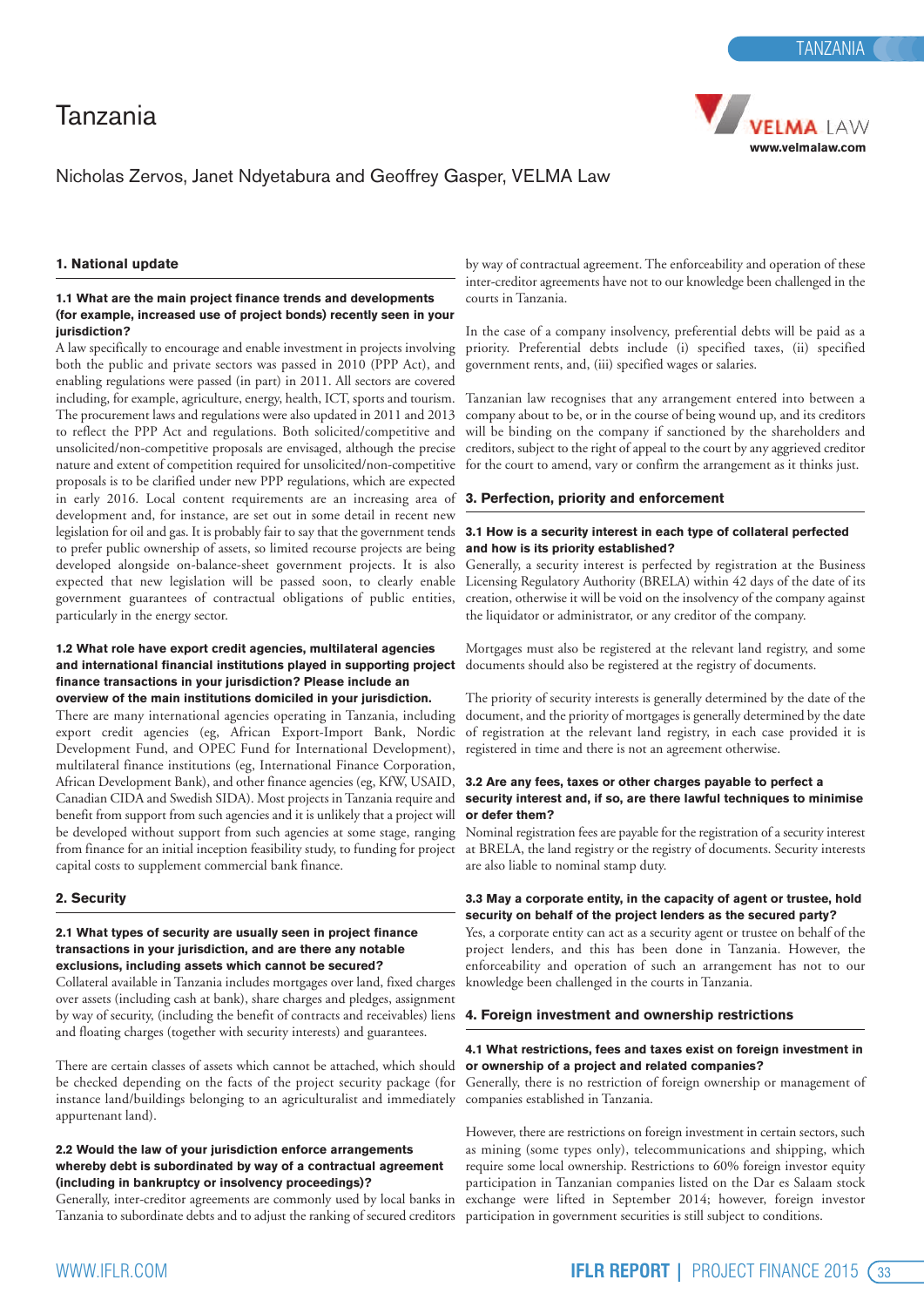Foreign ownership of title to land is not permitted unless the foreign-owned **5.3 Would courts recognise a foreign arbitral tribunal award or** company has a certificate of incentives from the Tanzania Investment **court judgment? If so, what are the conditions applicable to such** Centre, which has approved the project for investment purposes.

#### **4.2 Can a government authority block or unwind a transaction involving foreign investors after it has closed for strategic, national security or other reasons?**

All title to land is usually held subject to the president's right to revoke the title for good cause and in the public interest. Land also can be compulsorily acquired by the president if the land is required for public purpose, which includes in connection with development of a port/harbour, or in Further,Tanzania has ratified the New York Convention on the Recognition connection with mining for minerals or oil; and the president can by order in the Gazette deem any work to be for public purpose.

Generally, for strategic/national security or other reasons, a government authority can block or unwind a transaction involving foreign investors after it has closed, subject to payment of compensation.

Under the Tanzania Investment Act (which enables determination of available investment opportunities in Tanzania and the modalities of accessing them) there is express protection against expropriation without fair adequate and prompt compensation, with a right of access to a court or arbitration to determine the compensation.

Under the standard mining development agreement, there is express provision for no nationalisation or compulsory acquisition without compensation in an amount and manner that is prompt, adequate and effective.

Generally, under the PPP legislation there is a requirement to fairly . compensate the investor in the event that it suffers loss due to unforeseen events beyond its control, or if the contracting authority is in default under the PPP agreement. However, note there is an equivalent requirement for the investor to compensate the contracting authority for loss suffered if the  $\bullet$ project is terminated due to the failure of the investor to meet its obligations.

#### **5. Documentation formalities and government approvals**

#### **5.1 Is a submission to a foreign jurisdiction and a waiver of immunity effective and enforceable?**

The submission by parties to a foreign jurisdiction will be effective and enforceable if submission is non-exclusive. Recognition of a foreign jurisdiction may be refused where a dispute relates to a matter that is exclusively governed by Tanzanian law. Foreign judgments will be enforced if there is a reciprocal agreement between Tanzania and the foreign jurisdiction. The High Court may, however, set aside the registration and enforcement of a foreign judgment for a number of reasons, including if . the enforcement of the judgment would be contrary to public policy.

As regards sovereign immunity, where the government ofTanzania is a party to a contract, it is deemed to have waived its immunity, and will be subject to all liabilities that arise in the contract, as if it were a private person. Any claim arising under the contract can be enforced against the government. However, enforcement is restricted to payment by the treasury department The party seeking to enforce a foreign award must produce the following: of amounts due, and no other form of execution or attachment may be used to enforce payment.

#### **5.2 Is English or New York law recognised as a valid choice of law in your jurisdiction?**

Generally, parties have a right in a contract to choose which law will govern the contract.

If the contract is silent then *lex loci contractus* will determine that the governing law will be the law of the place where the contract was made.

## **recognition?**

Tanzania law will recognise a foreign court judgment where there is a reciprocal enforcement of judgments agreement in place with that foreign country. In order for a foreign judgment to be recognised in Tanzania, the judgment must be filed, by way of an application to the High Court. The court will then recognise the foreign judgment, unless the judgment is challenged on the basis of jurisdiction or illegality.

and Enforcement of Foreign Arbitral Awards. Therefore, a foreign arbitral award is enforceable in Tanzania using the mechanism provided under the New York Convention.

Generally, according to the Arbitration Act cap 15, a foreign arbitration award is enforceable in the High Court of Tanzania. It is treated as binding for all purposes on the persons between whom it was made, and may be relied on by any of those persons by way of defence, set–off or otherwise, in any legal proceedings. In order for a foreign arbitration award to be enforceable, it must be final. A foreign arbitration award is not deemed to be final if any proceedings for the purpose of contesting the validity of the award are pending in the country in which it was made.

For a foreign arbitral award to be enforceable it should fulfil the following conditions:

- it must have been made under an agreement for arbitration which was valid under the law by which it was governed;
- it must have been made by the tribunal provided for in the agreement or constituted in manner agreed upon by the parties;
- it must have been made in conformity with the law governing the arbitration procedure;
- it must have become final in the country in which it was made;
- it must have been in respect of a matter which may lawfully be referred to arbitration under the law of Tanzania; and,
- it must not be contrary to the public policy or the law of Tanzania.

A foreign arbitration award cannot generally be enforceable if the court is satisfied that:

- the award has been annulled in the country in which it was made;
- the party against whom it is sought to enforce the award was not given notice of the arbitration proceedings in sufficient time to enable him to present his case or was under some legal incapacity and was not properly represented; or,
- the award does not deal with all the questions referred to, or contains decisions on matters beyond the scope of the agreement for arbitration. If the award does not deal with all questions referred to, the High Court of Tanzania may, if it thinks fit, either postpone the enforcement of the award, or order its enforcement subject to the giving of such security by the person seeking to enforce it as the court may think fit.

- the original award or a copy of it, duly authenticated in the manner required by the law of the country in which it was made;
- evidence proving that the award has become final;
- such evidence as may be necessary to prove that the award is a foreign award and that the conditions for enforceability are satisfied; and,
- authentication of all documents by the Tanzania embassy in a country where it was made or, if there is no Tanzanian embassy, any embassy of a country that is a member of the British Commonwealth.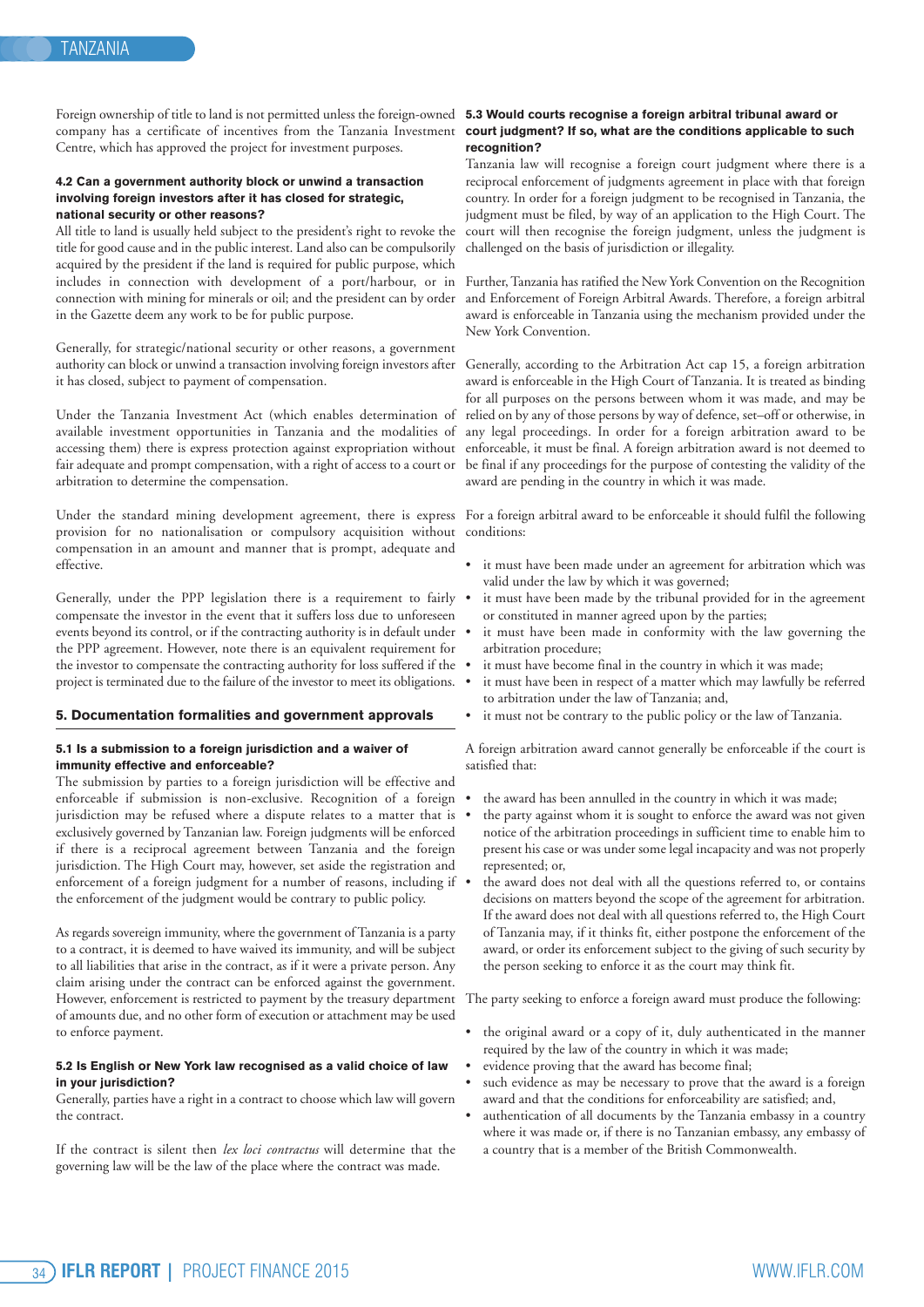#### **6. Bankruptcy proceedings and enforcement**

#### **6.1 How does a bankruptcy proceeding in respect of the project company affect the ability of a project lender to enforce its rights as a secured party over the collateral/security?**

Winding up proceedings will affect a lender's right to enforce any security interest. Any attachment or execution against a company's assets after the commencement of winding up proceedings by the court will be void. Any disposal of the company's property, including things in action, any transfer of shares or any alteration in the status of the shareholders of the company without the court's consent will also be void.

#### **6.2 Outside the context of a bankruptcy proceeding, what steps should a project lender take to enforce its rights as a secured party over the collateral/security?**

A project lender may take enforcement steps, such as dealing with any assets charged to the lender, by giving reasonable notice of the sale to the borrower, or completing the blank share transfer forms and proceeding with the **permitted?** transfer where shares have been charged.

The lender can similarly take possession of any land it has a security interest over after service of a notice of default on the borrower, and either lease the Sectors that have been identified for implementation in partnership with land or sell it 30 days after the date of the notice.

#### **6.3 What processes, other than court proceedings, are available to seize the assets of the project company in an enforcement? For instance, is contractual enforcement (such as receivership) recognised?**

A receiver may be appointed without court proceedings, subject to the terms of appointment set out in the relevant security interest. An administrative receiver appointed under the security interest also has the power to seize and dispose of any property subject to that interest.

#### **7. Foreign exchange, remittances and repatriation**

#### **7.1 What, if any, are the restrictions, controls, fees and taxes on remittances of investment returns or payments of principal, interest or premiums on loans or bonds to parties in other jurisdictions?**

Generally, there are no major restrictions on remittances of investment returns or loan payments to parties in other jurisdictions, but there are certain foreign currency exchange restrictions for payments in Tanzanian over a concession agreement or licence. shillings to or for the credit of a person resident outside Tanzania.

Withholding tax applies to interest, except there is no withholding tax on interest paid to a registered financial institution or on interest paid to a nonresident bank by a strategic investor.

Withholding tax applies on dividend payments.

Payments relating to repatriation of capital and income to foreign shareholders in respect of direct investments is allowed. However, financial institutions making payments are required to demand audited accounts and tax clearance certification from theTanzania Revenue Authority confirming up to date payment of taxes.

Foreign exchange laws require that interest rates in loan agreements reflect the prevailing market conditions for the relevant currency of borrowing and In the power sector, transmission, generation and distribution licences that the repayment period is tied to the ability of the project to generate enough funds to service the loans in a progressive manner. The loan agreements should not include conditions requiring opening of foreign currency accounts with banks not registered in Tanzania, unless Bank of Tanzania consent has been obtained.

**7.2 Can project companies establish and maintain onshore foreign currency accounts and/or offshore accounts in other jurisdictions?** Generally, there is no restriction on a project company to establish and maintain an onshore foreign currency account inTanzania, since any person may hold any amount of foreign currency and may open and maintain a foreign currency account with a bank which is an authorised dealer in Tanzania.

However a company can only establish an offshore foreign currency account in another jurisdiction with approval from the Bank of Tanzania. The bank monitors offshore foreign currency accounts to ensure that they are not used to facilitate unauthorised outward capital transfers.

#### **8. Public private partnerships**

#### **8.1 Is there a public private partnership act or similar statute authorising PPPs and are both greenfield and brownfield projects**

PPPs are authorised under the Public Private Partnership Act 2010 (PPP Act) and the regulations 2011.

the private sector include agriculture, industry and manufacturing, exploration and mining, energy, ICT, health and education, trading and marketing, and natural resources and tourism.

The Public Procurement Act 2011 and regulations 2013 also apply to PPPs in respect of the procurement of both solicited and unsolicited proposals between the public sector and private parties under the PPP Act.

The PPP laws do not differentiate between greenfield and brownfield projects, but the provision of assets by the government can include existing assets of the relevant contracting authority or new assets to be acquired for the purpose of entering into a PPP agreement.

#### **8.2 May a concessionaire grant a security interest in the project to its lenders and, if so, is consent of the government or contracting authority required?**

Yes, a concessionaire may grant a security interest over the project assets to its lenders. Consent of the relevant government department or contracting authority will be required in most cases where a security interest is granted

Generally, the rights, obligations and controlling interests of a concessionaire in a PPP project cannot be transferred or assigned to a third party without prior written consent of the relevant contracting authority.

In the mining sector, under the Mining Development Agreement (MDA) with the government in relation to the special mining licence for large-scale mining, the investor is permitted to grant banks all security over its assets for loans incurred in pursuit of the development of the project.

In the petroleum sector, under the production sharing agreement (PSA) the contractor may not transfer its rights or obligations under the PSA, to any third party without the prior written consent of the Minister for Energy and Minerals.

granted to a concessionaire may not be assigned or transferred to another party without the approval of the regulator.

In the telecoms sector, a concessionaire may not transfer, pledge or otherwise dispose of its licence without the prior written consent of the Tanzania Communications Regulatory Authority (TCRA).